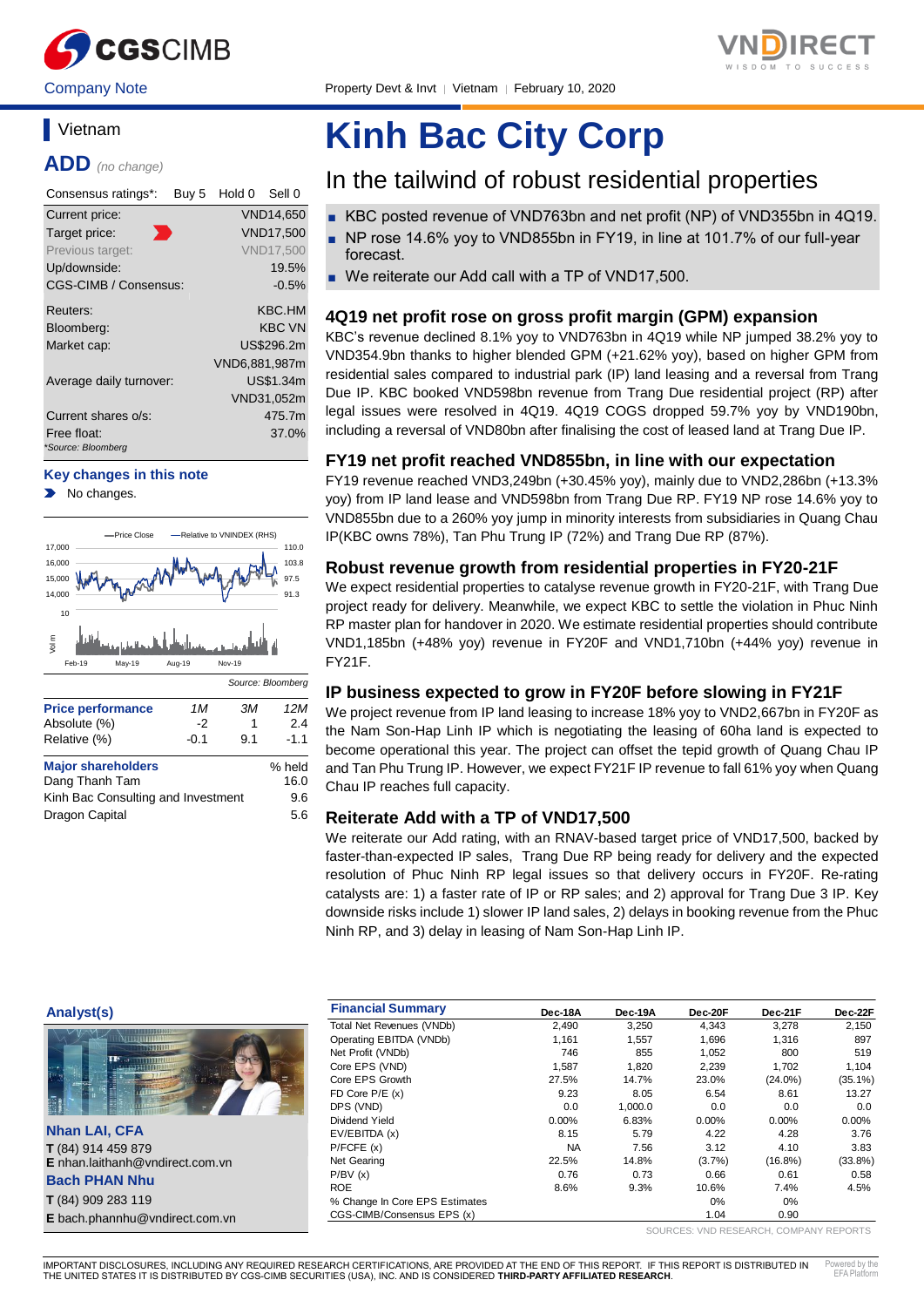



## In the tailwind of robust residential properties

### **Figure 1: IP land leasing (ha) and residential land sales (ha) comparison**  SOURCES: VND RESEARCH, COMPANY REPORTS **4Q19 4Q18 % yoy chg FY19 FY18 % yoy chg Comments IP land leasing (ha)** 8.50 31.96 -73.4% 107.9 110.5 -2.4% Que Vo Ips 4.56 15.69 -71.0% 8.1 53.27 -84.8% Que Vo Ips had a constrained NLA as they reached 99% occupancy ratio at end-FY18 Tan Phu Trung IP 1.46 1.85 -21.3% 27.8 16.99 63.4% Tan Phu Trung IP recorded a stronger growth of 63% thanks to rising demand from the lessees Trang Due 2 IP 0.00 13.32 -100.0% 4.3 25.62 -83.3% Trang Due 2 IP had a constrained NLA as it reached 99% occupancy ratio at end-FY18 Quang Chau IP 2.48 1.10 125.3% 67.8 14.65 362.6% Quang Chau IP held a hotspot destinatination fuelled by a huge flow of FDI into hi-tech sector in Thai Nguyen province **Residential land sales (ha)** Phuc Ninh townhouse project 0.01 Trang Due townhouse project 4.0 4.0 Revenue from Trang Due project has been recognised in 4Q19

| <b>Figure 2: Results comparison</b>        |       |             |                                 |                       |                        |               |                                 |                                                                                                                                                                                                                                                                                                                                         |
|--------------------------------------------|-------|-------------|---------------------------------|-----------------------|------------------------|---------------|---------------------------------|-----------------------------------------------------------------------------------------------------------------------------------------------------------------------------------------------------------------------------------------------------------------------------------------------------------------------------------------|
| FYE Dec (VNDbn)                            | 4Q19  |             | 4Q18 % yoy chg                  | <b>FY19</b>           | <b>FY18</b>            | % yoy<br>chg  | vs VND<br>full year<br>forecast | <b>Comments</b>                                                                                                                                                                                                                                                                                                                         |
| Revenue (VNDbn)                            |       | 763.2 830.2 |                                 |                       | -8.1% 3,249.7 2,491.2  | 30.4%         |                                 | KBC only delivered 8.5ha of IP land in 4Q19 which led to<br>108ha of IP land in FY19. Hence IP land revenue was<br>VND2,018bn, i.e. lower than our forecast of 127ha and<br>88.6% VND2,449bn.<br>The delay of recognising revenue from Phuc Ninh project<br>also made KBC revenue lower than our forecast with the<br>value of VND160bn |
| IP land leasing                            |       | 73.7 591.8  |                                 |                       | -87.6% 2,286.2 2,018.4 | 13.3%         |                                 | Demand from Quang Chau IP and Tan Phu Trung IP slowed<br>in 4Q19, with the delivery of 2.48ha and 1.46ha, respectively                                                                                                                                                                                                                  |
| Residential property sales                 | 579.8 | 2.1         | 27554.8%                        | 579.5                 | 93.2                   | 521.9%        |                                 | Revenue from Trang Due project was recognised in 4Q19                                                                                                                                                                                                                                                                                   |
| IP factory sales & leasing                 | 21.5  | 189.6       | $-88.6%$                        | 148.3                 | 215.8                  | $-31.3%$      |                                 | Factory land sales fell 31% yoy in FY19 after a sharp fall of<br>89% yoy in 4Q19                                                                                                                                                                                                                                                        |
| <b>Others</b>                              | 88.2  | 46.7        | 89.0%                           | 235.7                 | 163.8                  | 43.9%         |                                 |                                                                                                                                                                                                                                                                                                                                         |
| Average IP rents (USD/sqm)                 |       |             |                                 | 90.1                  | 78.7                   | 14.5%         |                                 |                                                                                                                                                                                                                                                                                                                                         |
| Gross profit (VNDbn)                       | 634.6 | 510.8       |                                 |                       | 24.2% 1,869.4 1,468.8  | 27.3%         | 100.3%                          |                                                                                                                                                                                                                                                                                                                                         |
| Gross profit margin                        |       | 83.2% 61.5% | 21.62 pts 57.5% 59.0% -1.44 pts |                       |                        |               |                                 | Thanks to the COGS reduction after KBC had finalised the<br>cost of land of Trang Due IP, and a higher GPM from Trang<br>Due residential project, 4Q19 GPM rose to 83%                                                                                                                                                                  |
| GM of IP land & residential property sales |       |             |                                 | 58%                   |                        | 60% -2.23 pts |                                 |                                                                                                                                                                                                                                                                                                                                         |
| GM of factory leasing & sale               |       |             |                                 | 67%                   |                        | 58% 8.86 pts  |                                 |                                                                                                                                                                                                                                                                                                                                         |
| SG&A expenses(VNDbn)                       |       | 66.7 117.1  | -43.1%                          | 312.5                 | 306.9                  | 1.8%          | 69.3%                           | Lower SG&A expense of residential properties compared to<br>IPs lead to lower SG&A expense in 4Q19                                                                                                                                                                                                                                      |
| Operating profit (VNDbn)                   | 532.0 | 397.2       |                                 | 33.9% 1,415.6 1,073.5 |                        | 31.9%         | 118.4%                          | Lower SG&A in FY19 and higher Financial income made the<br>operating profit of KBC higher than our expectation.                                                                                                                                                                                                                         |
| Financial income (VNDbn)                   | 25.1  | 31.8        | $-20.9%$                        | 79.6                  | 91.6                   | $-13.1%$      | 115.7%                          |                                                                                                                                                                                                                                                                                                                                         |
| Financial expense (VNDbn)                  | 57.8  | 38.0        | 51.9%                           | 221.0                 | 193.9                  | 14.0%         | 102.2%                          |                                                                                                                                                                                                                                                                                                                                         |
| Pre-tax profit (VNDbn)                     | 521.0 | 373.8       |                                 |                       | 39.4% 1,389.0 1,047.2  | 32.6%         | 110.9%                          |                                                                                                                                                                                                                                                                                                                                         |
| Profit after tax (VNDbn)                   | 434.5 | 280.4       |                                 | 55.0% 1,079.6         | 808.9                  | 33.5%         | 109.1%                          |                                                                                                                                                                                                                                                                                                                                         |
| Minority interest                          | 79.6  | 23.5        | 239.3%                          | 224.6                 |                        | 62.8 257.9%   |                                 | FY19 profit mainly came from subsidiaries in Tan Phu Trung<br>151.4% IP, Quang Chau IP while we projected FY19 revenue also<br>came from Nam Son Hap Linh, which KBC owned 100%.                                                                                                                                                        |
| Net profit (VNDbn)                         | 354.9 | 256.9       | 38.1%                           | 855.0                 | 746.2                  | 14.6%         | 101.7%                          | SOURCES: VND RESEARCH, COMPANY REPORTS                                                                                                                                                                                                                                                                                                  |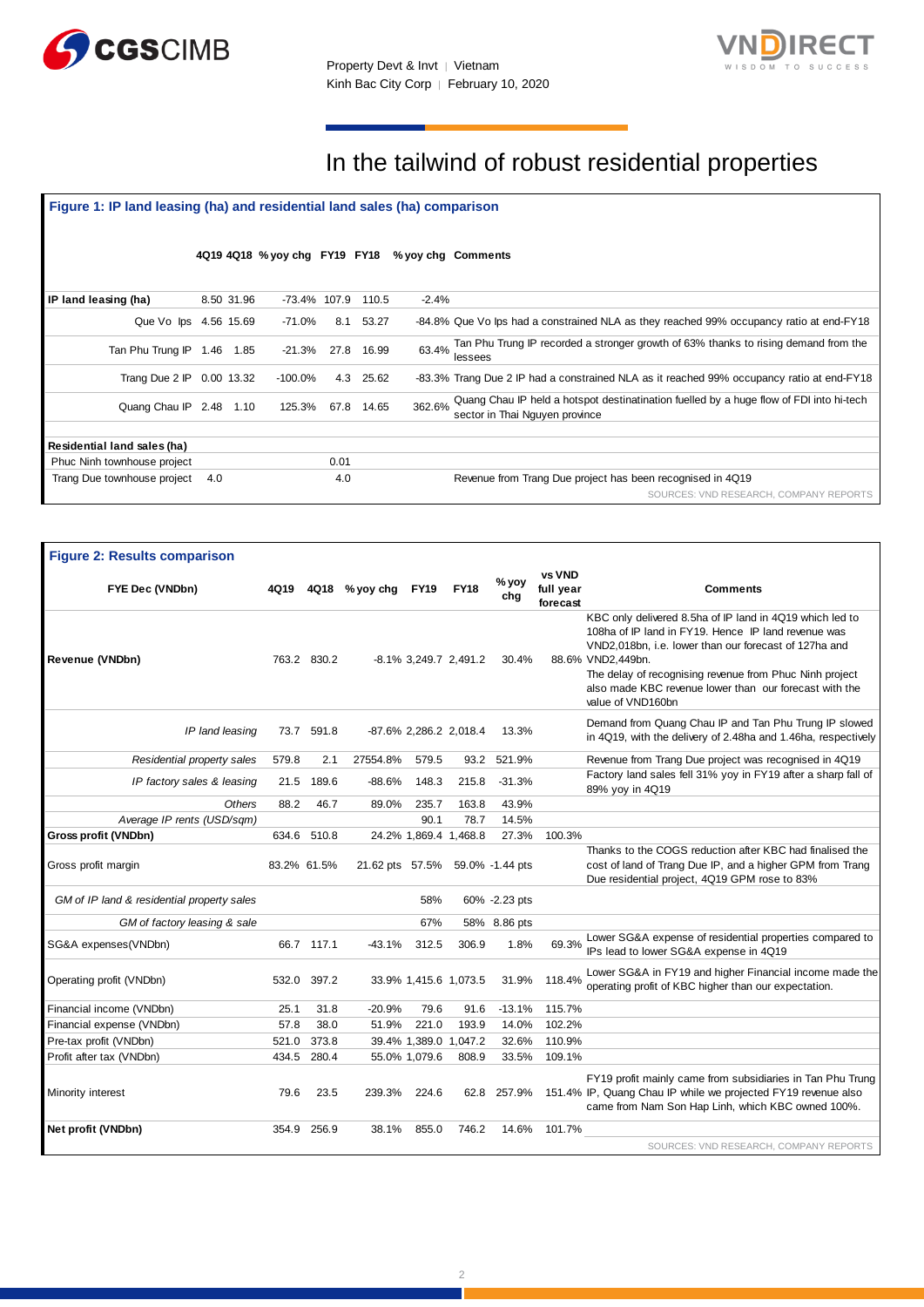



### **Valuation and recommendation**

#### **Reiterate Add with a TP of VND17,500**

We reiterate our Add rating with an RNAV-based TP of VND17,500. Since the company has yet to launch the Trang Cat townhouse project and has been unable to monetise it due to unfavourable market conditions, we factor in a 20% discount to BV of this project to reflect the risk of this asset. As for the industrial parks, we discount all the cash flow generated from land sales of residential and industrial projects at a 17.6% WACC rate. Furthermore, to reflect project execution risk or the risk of projects not being fully sold due to uncertain market conditions vs. our projection, we apply an additional 10% discount to our RNAV valuation. Our RNAV-based target price is VND17,500, which offers potential upside of 19.5% to the current share price.

| <b>Figure 3: Cost of equity</b> |                                        | <b>Figure 4: WACC</b>  |                                        |  |
|---------------------------------|----------------------------------------|------------------------|----------------------------------------|--|
| <b>Cost of equity</b>           |                                        | %                      |                                        |  |
| Beta                            | 1.3                                    | Cost of debt           | 10.5                                   |  |
| Risk free rate %                | 5                                      | Target debt to capital | 13.1                                   |  |
| Equity risk premium %           | 11                                     | Tax rate               | 22.6                                   |  |
| Cost of equity %                | 19.1                                   | <b>WACC</b>            | 17.6                                   |  |
|                                 | SOURCES: VND RESEARCH, COMPANY REPORTS |                        | SOURCES: VND RESEARCH, COMPANY REPORTS |  |

| Figure 5: RNAV and target price of KBC |                                   |                                |                          |                              |           |                             |              |                                                                                                                 |
|----------------------------------------|-----------------------------------|--------------------------------|--------------------------|------------------------------|-----------|-----------------------------|--------------|-----------------------------------------------------------------------------------------------------------------|
| <b>Commercial Name</b>                 | Project name                      | <b>BV</b> as at<br>(VND<br>bn) | 2Q19 Premium<br>(VND bn) | Fair<br>value<br>(VND<br>bn) | Ownership | <b>Net Fair</b><br>(VND bn) | value Method | <b>Notes</b>                                                                                                    |
| Que Vo 1                               | First Que Vo IP                   | 57.0                           | 121.0                    | 178.0                        | 100%      | 178.0                       | <b>DCF</b>   |                                                                                                                 |
| Trang Due 2                            | <b>Trang Due</b><br>extension     | 66.2                           | 92.2                     | 158.4                        | 87%       | 137.1                       | <b>DCF</b>   |                                                                                                                 |
| Quang Chau                             | Quang Chau                        | 581.5                          | 1059.6                   | 1641.2                       | 80%       | 1,311.8                     | <b>DCF</b>   |                                                                                                                 |
| Tan Phu Trung                          | Tan Phu Trung                     | 2,122.6                        | 933.5                    | 3056.0                       | 72%       | 2,212.6                     | <b>DCF</b>   |                                                                                                                 |
| Nam Son Hap Linh                       | Nam Son Hap Linh                  | 401.5                          | 369.6                    | 771.0                        | 100%      | 771.0                       | <b>DCF</b>   |                                                                                                                 |
| <b>Phuc Ninh Townhouse</b>             |                                   | 307.0                          | 378.4                    | 685.4                        | 100%      | 685.4                       | <b>DCF</b>   |                                                                                                                 |
| <b>Trang Cat Townhouse</b>             |                                   | 3.507.1                        | 0.0                      | 3507.1                       | 100%      | 2,805.7                     | <b>BV</b>    | We discount 20% to BV to reflect the project has been idle for<br>several years and would not be monetised soon |
| Trang Due Townhouse                    |                                   | 476.2                          | 510.6                    | 986.8                        | 100%      | 986.8                       | <b>DCF</b>   |                                                                                                                 |
|                                        |                                   |                                |                          |                              |           |                             |              |                                                                                                                 |
| Add:                                   |                                   |                                |                          |                              |           |                             |              |                                                                                                                 |
|                                        | Cash and cash equiv               | 810.4                          |                          |                              |           | 810.4                       |              |                                                                                                                 |
|                                        | Short-term account<br>receivables | 1,280.4                        |                          |                              |           | 1,280.4                     |              |                                                                                                                 |
|                                        | Long-term assets                  | 2,047.0                        |                          |                              |           | 2,047.0                     |              |                                                                                                                 |
|                                        |                                   |                                |                          |                              |           |                             |              |                                                                                                                 |
| Less:                                  | Net debt                          | 2.221.8                        |                          |                              |           | 2,221.8                     |              |                                                                                                                 |
|                                        | Other liabilities                 | 1,051.0                        |                          |                              |           | 1,051.0                     |              |                                                                                                                 |
|                                        | Minority interest                 | 925.1                          |                          |                              |           | 802.8                       |              |                                                                                                                 |
|                                        | <b>RNAV</b>                       | 5,056.7                        |                          |                              |           | 9,150.4                     |              |                                                                                                                 |
|                                        | No. of o/s shares<br>(mn shares)  | 469.8                          |                          |                              |           | 469.8                       |              |                                                                                                                 |
|                                        | Discount to RNAV                  |                                |                          |                              |           | 10%                         |              | To reflect project execution risk or the risk of projects not being<br>fully sold                               |
|                                        | Implied value per share (VND)     |                                |                          |                              |           | 17,531                      |              |                                                                                                                 |
|                                        | Target price per share (VND)      |                                |                          |                              |           | 17,500                      |              | Rounding up                                                                                                     |
|                                        |                                   |                                |                          |                              |           |                             |              | SOURCES: VND RESEARCH ESTIMATES, COMPANY REPORTS                                                                |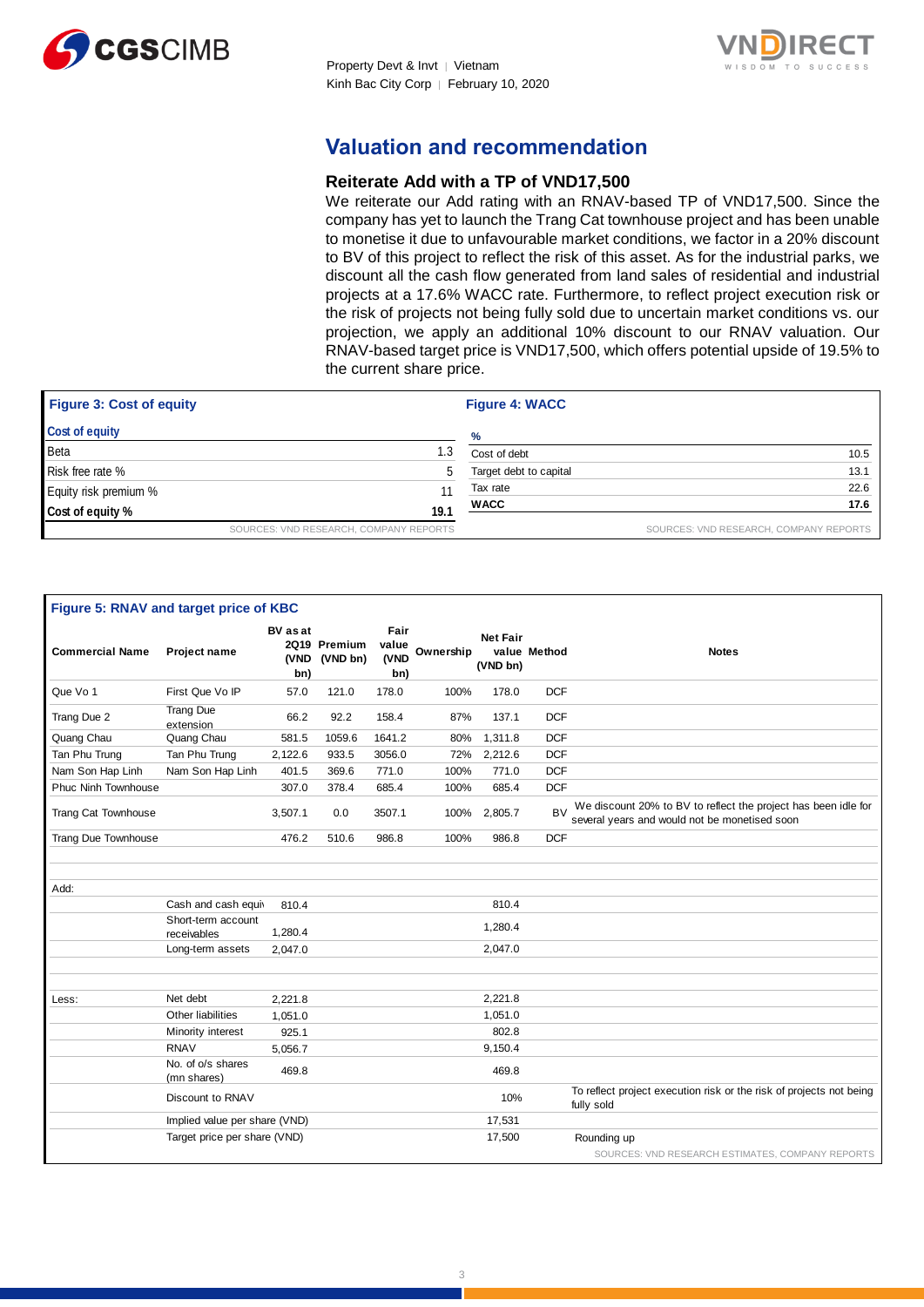



### **BY THE NUMBERS**



#### **Profit & Loss**

| (VNDb)                                    | Dec-18A  | Dec-19A  | Dec-20F  | Dec-21F  | Dec-22F  |
|-------------------------------------------|----------|----------|----------|----------|----------|
| <b>Total Net Revenues</b>                 | 2,490    | 3,250    | 4,343    | 3,278    | 2,150    |
| <b>Gross Profit</b>                       | 1.468    | 1.869    | 2.231    | 1.719    | 1.162    |
| <b>Operating EBITDA</b>                   | 1,161    | 1,557    | 1,696    | 1,316    | 897      |
| Depreciation And Amortisation             | $\Omega$ | $\Omega$ | $\Omega$ | $\Omega$ | $\Omega$ |
| <b>Operating EBIT</b>                     | 1,161    | 1,557    | 1,696    | 1,316    | 897      |
| Financial Income/(Expense)                | (102)    | (141)    | (134)    | (133)    | (133)    |
| Pretax Income/(Loss) from Assoc.          | 14       | $\Omega$ | 14       | 14       | 14       |
| Non-Operating Income/(Expense)            | (26)     | (27)     | (10)     | (5)      | (5)      |
| Profit Before Tax (pre-El)                | 1,047    | 1,389    | 1,566    | 1,191    | 772      |
| <b>Exceptional Items</b>                  |          |          |          |          |          |
| <b>Pre-tax Profit</b>                     | 1.047    | 1,389    | 1,566    | 1,191    | 772      |
| <b>Taxation</b>                           | (238)    | (309)    | (329)    | (250)    | (162)    |
| Exceptional Income - post-tax             |          |          |          |          |          |
| <b>Profit After Tax</b>                   | 808      | 1,080    | 1,237    | 941      | 610      |
| Minority Interests                        | (63)     | (225)    | (186)    | (141)    | (92)     |
| Pref. & Special Div                       | $\Omega$ | $\Omega$ | 0        | $\Omega$ | $\Omega$ |
| FX Gain/(Loss) - post tax                 |          |          |          |          |          |
| Other Adjustments - post-tax              |          |          |          |          |          |
| <b>Net Profit</b>                         | 746      | 855      | 1,052    | 800      | 519      |
| <b>Recurring Net Profit</b>               | 746      | 855      | 1,052    | 800      | 519      |
| <b>Fully Diluted Recurring Net Profit</b> | 746      | 855      | 1,052    | 800      | 519      |

#### **Cash Flow**

| (VNDb)                             | Dec-18A | Dec-19A  | Dec-20F  | Dec-21F  | Dec-22F  |
|------------------------------------|---------|----------|----------|----------|----------|
| <b>EBITDA</b>                      | 1,161   | 1,557    | 1,696    | 1,316    | 897      |
| Cash Flow from Invt. & Assoc.      |         |          |          |          |          |
| Change In Working Capital          | (516)   | 370      | 1,151    | 728      | 1,708    |
| Straight Line Adjustment           |         | 0        | 0        | $\Omega$ | 0        |
| (Incr)/Decr in Total Provisions    | (22)    |          | 1        | $\Omega$ | $\Omega$ |
| Other Non-Cash (Income)/Expense    | 41      | $\Omega$ | 98       | 100      | 102      |
| <b>Other Operating Cashflow</b>    | (137)   | (0)      | (10)     | (5)      | (5)      |
| Net Interest (Paid)/Received       | (194)   | (199)    | (216)    | (215)    | (215)    |
| Tax Paid                           | (205)   | (180)    | (329)    | (250)    | (162)    |
| <b>Cashflow From Operations</b>    | 129     | 1,549    | 2,392    | 1,672    | 2,324    |
| Capex                              | (62)    | (436)    | (43)     | (33)     | (22)     |
| Disposals Of FAs/subsidiaries      |         | 0        | 14       | 14       | 14       |
| Disposals of Investment Properties | 10      | $\Omega$ | $\Omega$ | $\Omega$ | $\Omega$ |
| Acg. Of Subsidiaries/investments   |         | $\Omega$ | 0        | $\Omega$ | 0        |
| Other Investing Cashflow           | (109)   | 13       | 26       | 26       | 26       |
| Cash Flow From Investing           | (155)   | (423)    | (3)      | 7        | 19       |
| Debt Raised/(repaid)               | (246)   | (216)    | (180)    | $\Omega$ | (544)    |
| Proceeds From Issue Of Shares      |         | $\Omega$ | 0        | $\Omega$ | 0        |
| <b>Shares Repurchased</b>          |         | $\Omega$ | $\Omega$ | $\Omega$ | $\Omega$ |
| Dividends Paid                     | (10)    | (480)    | 0        | $\Omega$ | 0        |
| <b>Preferred Dividends</b>         |         | $\Omega$ | $\Omega$ | $\Omega$ | $\Omega$ |
| <b>Other Financing Cashflow</b>    |         | $\Omega$ | $\Omega$ | $\Omega$ | $\Omega$ |
| Cash Flow From Financing           | (255)   | (696)    | (180)    | 0        | (544)    |

SOURCES: VND RESEARCH, COMPANY REPORTS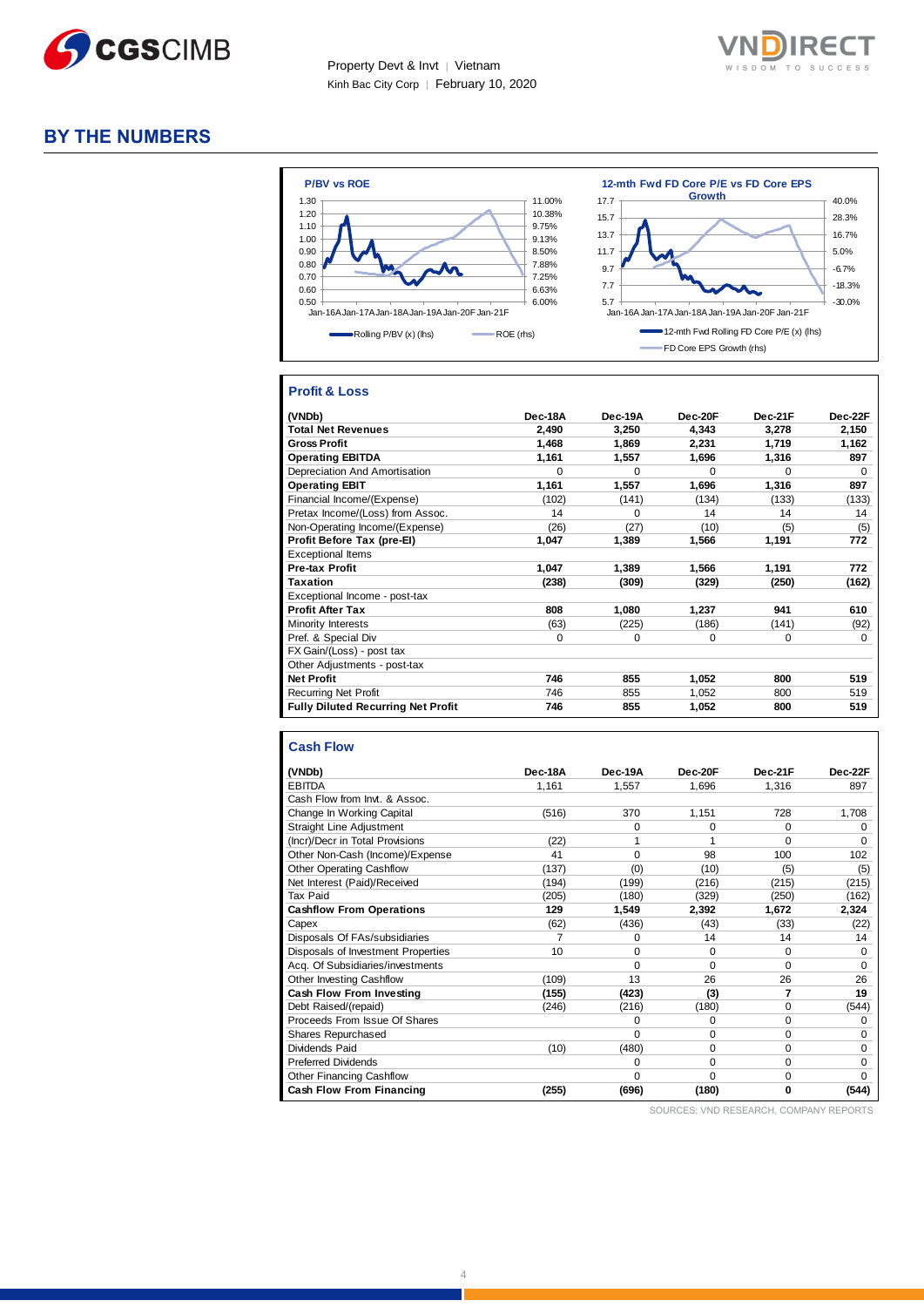



#### **BY THE NUMBERS… cont'd**

| <b>Balance Sheet</b>                       |         |          |          |          |          |
|--------------------------------------------|---------|----------|----------|----------|----------|
| (VNDb)                                     | Dec-18A | Dec-19A  | Dec-20F  | Dec-21F  | Dec-22F  |
| <b>Total Cash And Equivalents</b>          | 227     | 656      | 2.516    | 4.196    | 5.994    |
| Properties Under Development               |         |          |          |          |          |
| <b>Total Debtors</b>                       | 5.842   | 5.516    | 7.760    | 6.938    | 4.552    |
| Inventories                                | 8.593   | 7.605    | 8.560    | 8.463    | 8,317    |
| <b>Total Other Current Assets</b>          | 200     | 198      | 260      | 232      | 153      |
| <b>Total Current Assets</b>                | 14,862  | 13.976   | 19,096   | 19.829   | 19,015   |
| <b>Fixed Assets</b>                        | 157     | 252      | 526      | 493      | 449      |
| <b>Total Investments</b>                   | 1,276   | 1,298    | 1,222    | 1,187    | 1,152    |
| <b>Intangible Assets</b>                   | 0       | $\Omega$ | $\Omega$ | $\Omega$ | $\Omega$ |
| <b>Total Other Non-Current Assets</b>      | 614     | 1.000    | 728      | 728      | 728      |
| <b>Total Non-current Assets</b>            | 2.047   | 2.551    | 2.475    | 2.408    | 2,328    |
| Short-term Debt                            | 1.154   | 826      | 138      | 138      | 138      |
| Current Portion of Long-Term Debt          |         | $\Omega$ | $\Omega$ | $\Omega$ | $\Omega$ |
| <b>Total Creditors</b>                     | 479     | 834      | 1.020    | 882      | 559      |
| <b>Other Current Liabilities</b>           | 2.300   | 1.300    | 3,283    | 2.841    | 1.801    |
| <b>Total Current Liabilities</b>           | 3,933   | 2,960    | 4,441    | 3,861    | 2,499    |
| <b>Total Long-term Debt</b>                | 1,285   | 1.377    | 1,953    | 1,953    | 1,409    |
| Hybrid Debt - Debt Component               |         | $\Omega$ | $\Omega$ | $\Omega$ | $\Omega$ |
| <b>Total Other Non-Current Liabilities</b> | 1.191   | 949      | 2.918    | 3.224    | 3,626    |
| <b>Total Non-current Liabilities</b>       | 2.476   | 2.326    | 4.871    | 5,177    | 5,035    |
| <b>Total Provisions</b>                    | 664     | 805      | 664      | 664      | 664      |
| <b>Total Liabilities</b>                   | 7.072   | 6.090    | 9.976    | 9.702    | 8,197    |
| <b>Shareholders' Equity</b>                | 9,035   | 9,420    | 10,459   | 11,258   | 11,777   |
| Minority Interests                         | 803     | 1,017    | 1,137    | 1.278    | 1,369    |
| <b>Total Equity</b>                        | 9,837   | 10,437   | 11,595   | 12,536   | 13,146   |

#### **Key Ratios**

|                                  | Dec-18A | Dec-19A | Dec-20F   | Dec-21F   | Dec-22F    |
|----------------------------------|---------|---------|-----------|-----------|------------|
| Revenue Growth                   | 97.6%   | 30.5%   | 33.6%     | (24.5%)   | $(34.4\%)$ |
| Operating EBITDA Growth          | 146%    | 34%     | 9%        | (22%)     | (32%)      |
| Operating EBITDA Margin          | 46.6%   | 47.9%   | 39.1%     | 40.1%     | 41.7%      |
| Net Cash Per Share (VND)         | (4,709) | (3,293) | 904       | 4.479     | 9,466      |
| BVPS (VND)                       | 19.232  | 20.053  | 22.264    | 23.966    | 25.070     |
| Gross Interest Cover             | 5.99    | 7.84    | 7.85      | 6.11      | 4.17       |
| <b>Effective Tax Rate</b>        | 22.8%   | 22.3%   | 21.0%     | 21.0%     | 21.0%      |
| Net Dividend Payout Ratio        | NA      | 56.2%   | <b>NA</b> | <b>NA</b> | <b>NA</b>  |
| <b>Accounts Receivables Days</b> | 218.6   | 174.7   | 151.5     | 237.4     | 282.9      |
| <b>Inventory Days</b>            | 3.020   | 2.142   | 1.401     | 1.992     | 3.098      |
| <b>Accounts Payables Days</b>    | 33.00   | 56.13   | 57.19     | 62.46     | 74.66      |
| <b>ROIC (%)</b>                  | 9.8%    | 12.3%   | 13.6%     | 9.7%      | 6.8%       |
| ROCE (%)                         | 9.9%    | 12.4%   | 12.8%     | 9.4%      | 6.4%       |
| Return On Average Assets         | 5.57%   | 7.30%   | 7.20%     | 4.90%     | 3.41%      |

### **Key Drivers**

|                                      | Dec-18A | Dec-19A | Dec-20F | Dec-21F | Dec-22F |
|--------------------------------------|---------|---------|---------|---------|---------|
| Unbooked Presales (m) (VND)          | N/A     | N/A     | N/A     | N/A     | N/A     |
| Unbooked Presales (area: m sm)       | N/A     | N/A     | N/A     | N/A     | N/A     |
| Unbooked Presales (units)            | N/A     | N/A     | N/A     | N/A     | N/A     |
| Unsold attrib. landbank (area: m sm) | N/A     | N/A     | N/A     | N/A     | N/A     |
| Gross Margins (%)                    | N/A     | N/A     | N/A     | N/A     | N/A     |
| Contracted Sales ASP (per Sm) (VND)  | N/A     | N/A     | N/A     | N/A     | N/A     |
| Residential EBIT Margin (%)          | N/A     | N/A     | N/A     | N/A     | N/A     |
| Investment rev / total rev (%)       | N/A     | N/A     | N/A     | N/A     | N/A     |
| Residential rev / total rev (%)      | N/A     | N/A     | N/A     | N/A     | N/A     |
| Invt. properties rental margin (%)   | N/A     | N/A     | N/A     | N/A     | N/A     |
| SG&A / Sales Ratio (%)               | N/A     | N/A     | N/A     | N/A     | N/A     |

SOURCES: VND RESEARCH, COMPANY REPORTS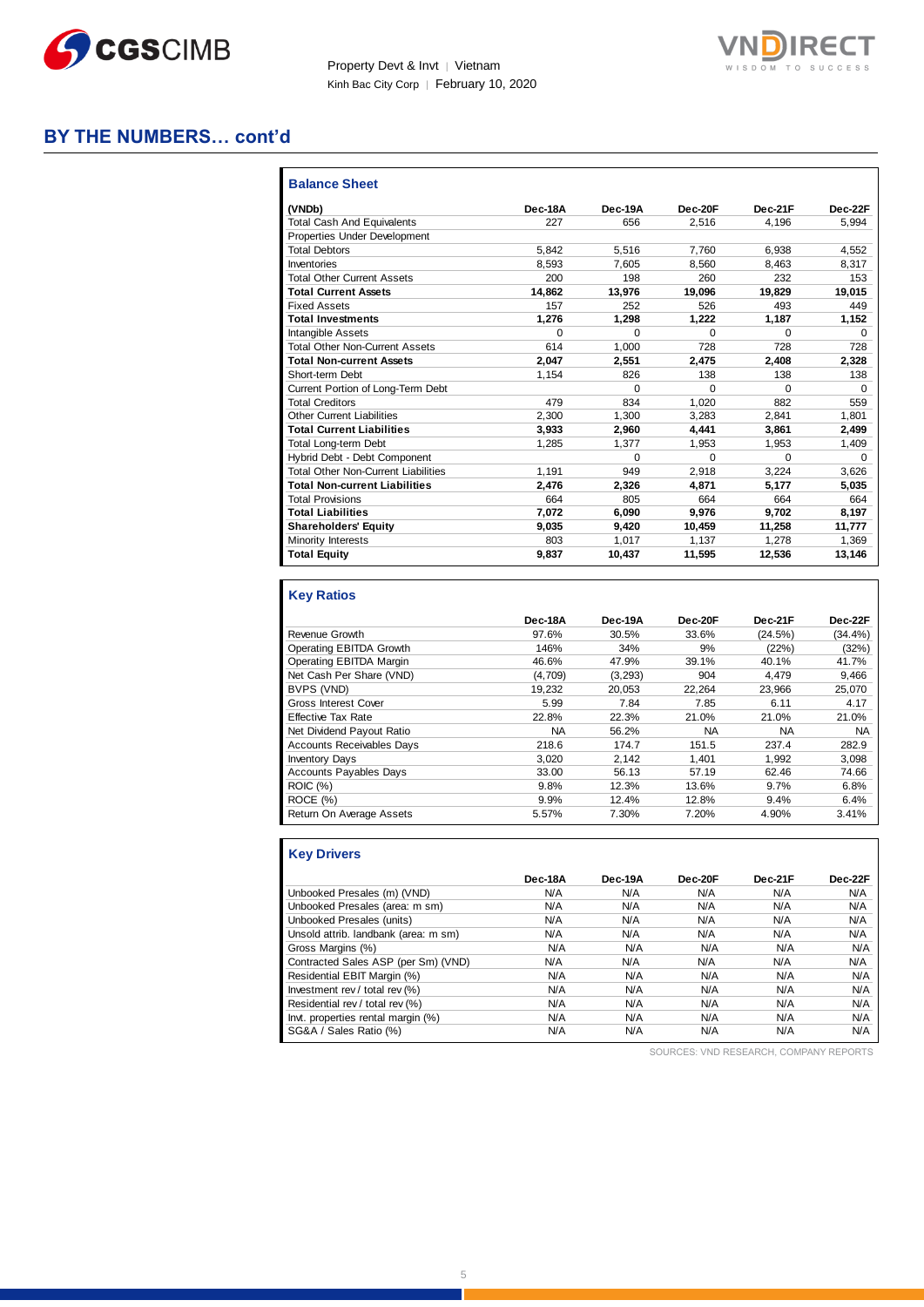



#### **DISCLAIMER**

The content of this report (including the views and opinions expressed therein, and the information comprised therein) has been prepared by and belongs to VNDIRECT Securities Corporation, and is distributed by CGS-CIMB pursuant to an arrangement between VNDIRECT Securities Corporation and CGS-CIMB. VNDIRECT Securities Corporation is not an affiliate of CGS-CIMB.

This report is not directed to, or intended for distribution to or use by, any person or entity who is a citizen or resident of or located in any locality, state, country or other jurisdiction where such distribution, publication, availability or use would be contrary to law or regulation.

By accepting this report, the recipient hereof represents and warrants that he is entitled to receive such report in accordance with the restrictions set forth below and agrees to be bound by the limitations contained herein (including the "Restrictions on Distributions" set out below). Any failure to comply with these limitations may constitute a violation of law. This publication is being supplied to you strictly on the basis that it will remain confidential. No part of this report may be (i) copied, photocopied, duplicated, stored or reproduced in any form by any means or (ii) redistributed or passed on, directly or indirectly, to any other person in whole or in part, for any purpose without the prior written consent of CGS-CIMB.

The information contained in this research report is prepared from data believed to be correct and reliable at the time of issue of this report.

VNDIRECT Securities Corporation may or may not issue regular reports on the subject matter of this report at any frequency and may cease to do so or change the periodicity of reports at any time. Neither VNDIRECT Securities Corporation nor CGS-CIMB is under any obligation to update this report in the event of a material change to the information contained in this report. Neither VNDIRECT Securities Corporation nor CGS-CIMB has any and will accept any, obligation to (i) check or ensure that the contents of this report remain current, reliable or relevant, (ii) ensure that the content of this report constitutes all the information a prospective investor may require, (iii) ensure the adequacy, accuracy, completeness, reliability or fairness of any views, opinions and information, and accordingly, VNDIRECT Securities Corporation, CGS-CIMB and their respective affiliates and related persons including China Galaxy International Financial Holdings Limited ("CGIFHL") and CIMB Group Sdn. Bhd. ("CIMBG") and their respective related corporations (and their respective directors, associates, connected persons and/or employees) shall not be liable in any manner whatsoever for any consequences (including but not limited to any direct, indirect or consequential losses, loss of profits and damages) of any reliance thereon or usage thereof. In particular, VNDIRECT Securities Corporation and CGS-CIMB disclaim all responsibility and liability for the views and opinions set out in this report.

Unless otherwise specified, this report is based upon reasonable sources. Such sources will, unless otherwise specified, for market data, be market data and prices available from the main stock exchange or market where the relevant security is listed, or, where appropriate, any other market. Information on the accounts and business of company(ies) will generally be based on published statements of the company(ies), information disseminated by regulatory information services, other publicly available information and information resulting from our research. Whilst every effort is made to ensure that statements of facts made in this report are accurate, all estimates, projections, forecasts, expressions of opinion and other subjective judgments contained in this report are based on assumptions considered to be reasonable as of the date of the document in which they are contained and must not be construed as a representation that the matters referred to therein will occur. Past performance is not a reliable indicator of future performance. The value of investments may go down as well as up and those investing may, depending on the investments in question, lose more than the initial investment. No report shall constitute an offer or an invitation by or on behalf of CGS-CIMB or VNDIRECT Securities Corporation, or their respective affiliates (including CGIFHL, CIMBG and their respective related corporations) to any person to buy or sell any investments.

CGS-CIMB and/or VNDIRECT Securities Corporation and/or their respective affiliates and related corporations (including CGIFHL, CIMBG and their respective related corporations), their respective directors, associates, connected parties and/or employees may own or have positions in securities of the company(ies) covered in this research report or any securities related thereto and may from time to time add to or dispose of, or may be materially interested in, any such securities. Further, CGS-CIMB and/or VNDIRECT Securities Corporation, and/or their respective affiliates and their respective related corporations (including CGIFHL, CIMBG and their respective related corporations) do and seek to do business with the company(ies) covered in this research report and may from time to time act as market maker or have assumed an underwriting commitment in securities of such company(ies), may sell them to or buy them from customers on a principal basis and may also perform or seek to perform significant investment banking, advisory, underwriting or placement services for or relating to such company(ies) as well as solicit such investment, advisory or other services from any entity mentioned in this report.

CGS-CIMBand/or VNDIRECT Securities Corporation and/or their respective affiliates (including CGIFHL, CIMBG and their respective related corporations) may enter into an agreement with the company(ies) covered in this report relating to the production of research reports. CGS-CIMB and/or VNDIRECT Securities Corporation may disclose the contents of this report to the company(ies) covered by it and may have amended the contents of this report following such disclosure.

The analyst responsible for the production of this report hereby certifies that the views expressed herein accurately and exclusively reflect his or her personal views and opinions about any and all of the issuers or securities analysed in this report and were prepared independently and autonomously. No part of the compensation of the analyst(s) was, is, or will be directly or indirectly related to the inclusion of specific recommendations(s) or view(s) in this report. The analyst(s) who prepared this research report is prohibited from receiving any compensation, incentive or bonus based on specific investment banking transactions or for providing a specific recommendation for, or view of, a particular company. Information barriers and other arrangements may be established where necessary to prevent conflicts of interests arising. However, the analyst(s) may receive compensation that is based on his/their coverage of company(ies) in the performance of his/their duties or the performance of his/their recommendations and the research personnel involved in the preparation of this report may also participate in the solicitation of the businesses as described above. In reviewing this research report, an investor should be aware that any or all of the foregoing, among other things, may give rise to real or potential conflicts of interest. Additional information is, subject to the duties of confidentiality, available on request.

The term "VNDIRECT Securities Corporation" shall, unless the context otherwise requires, mean VNDIRECT Securities Corporation and its affiliates, subsidiaries and related companies. The term "CGS-CIMB" shall denote, where appropriate, the relevant entity distributing or disseminating the report in the particular jurisdiction referenced below, or, in every other case except as otherwise stated herein, CGS-CIMB Securities International Pte. Ltd. and its affiliates, subsidiaries and related corporations.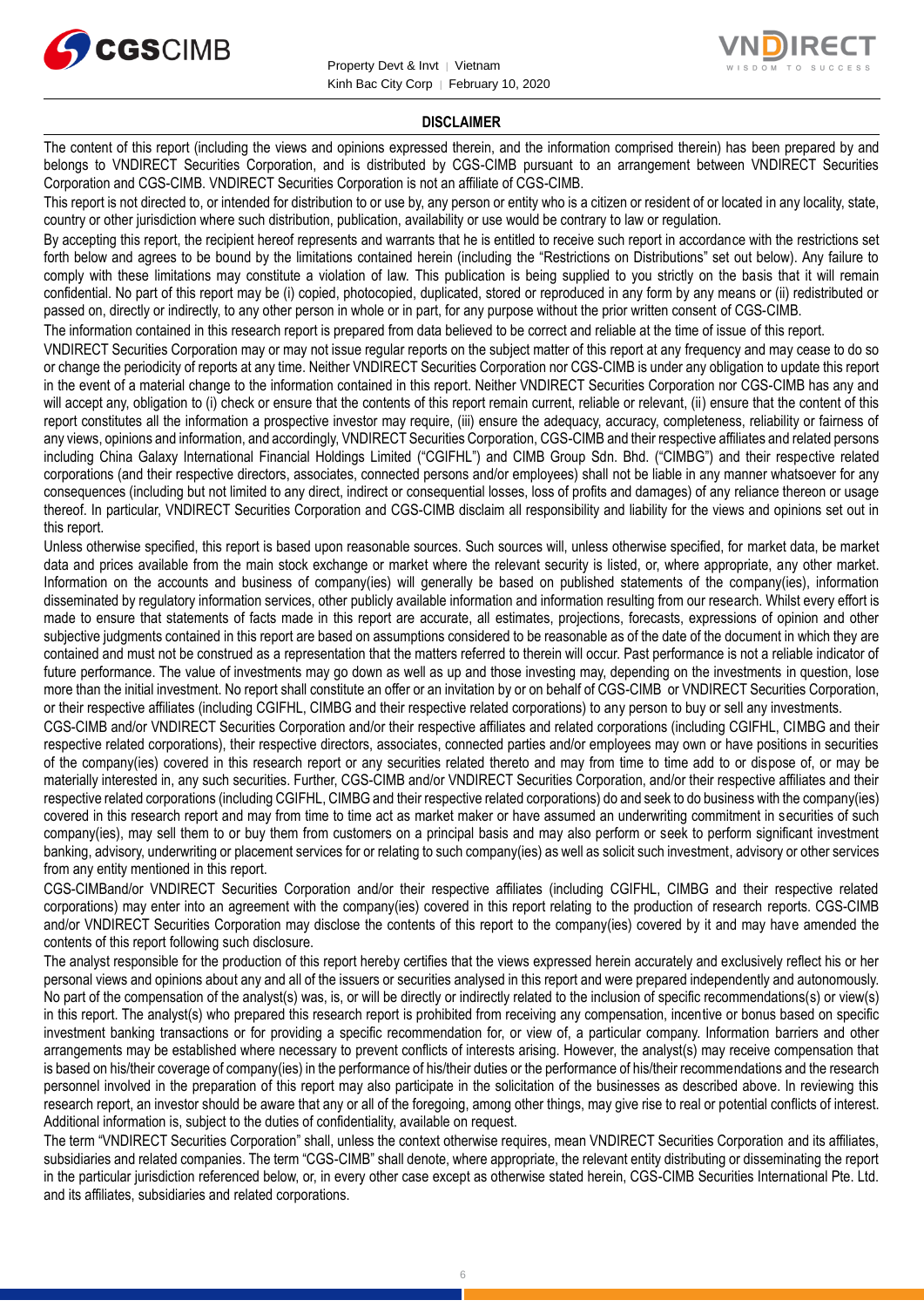



| <b>CGS-CIMB</b> |                                                                                   |                                                                 |
|-----------------|-----------------------------------------------------------------------------------|-----------------------------------------------------------------|
| Country         | <b>CGS-CIMB Entity</b>                                                            | <b>Regulated by</b>                                             |
| Hong Kong       | CGS-CIMB Securities (Hong Kong) Limited                                           | Securities and Futures Commission Hong Kong                     |
| India           | CGS-CIMB Securities (India) Private Limited                                       | Securities and Exchange Board of India (SEBI)                   |
| Indonesia       | PT CGS-CIMB Sekuritas Indonesia                                                   | Financial Services Authority of Indonesia                       |
| Malaysia        | CGS-CIMB Securities Sdn. Bhd. (formerly known<br>as Jupiter Securities Sdn. Bhd.) | Securities Commission Malaysia                                  |
| Singapore       | CGS-CIMB Research Pte. Ltd.                                                       | Monetary Authority of Singapore                                 |
| South Korea     | CGS-CIMB Securities (Hong Kong) Limited,<br>Korea Branch                          | Financial Services Commission and Financial Supervisory Service |
| Thailand        | CGS-CIMB Securities (Thailand) Co. Ltd.                                           | Securities and Exchange Commission Thailand                     |

(i) As of January 31, 2020 VNDIRECT Securities Corporation has a proprietary position in the securities (which may include but not limited to shares, warrants, call warrants and/or any other derivatives) in the following company or companies covered or recommended in this report:  $(a)$  -

(ii) As of February 10, 2020, the analyst(s) who prepared this report, and the associate(s), has / have an interest in the securities (which may include but not limited to shares, warrants, call warrants and/or any other derivatives) in the following company or companies covered or recommended in this report:

(a) -

This report does not purport to contain all the information that a prospective investor may require. CGS-CIMB, VNDIRECT Securities Corporation and their respective affiliates (including CGIFHL, CIMBG and their related corporations) do not make any guarantee, representation or warranty, express or implied, as to the adequacy, accuracy, completeness, reliability or fairness of any such information and opinion contained in this report. None of CGS-CIMB, VNDIRECT Securities Corporation and their respective affiliates and related persons (including CGIFHL, CIMBG and their related corporations) shall be liable in any manner whatsoever for any consequences (including but not limited to any direct, indirect or consequential losses, loss of profits and damages) of any reliance thereon or usage thereof.

This report is general in nature and has been prepared for information purposes only. It is intended for circulation amongst CGS-CIMB's and its affiliates' (including CGIFHL's, CIMBG's and their respective related corporations') clients generally and does not have regard to the specific investment objectives, financial situation and the particular needs of any specific person who may receive this report. The information and opinions in this report are not and should not be construed or considered as an offer, recommendation or solicitation to buy or sell the subject securities, related investments or other financial instruments or any derivative instrument, or any rights pertaining thereto.

Investors are advised to make their own independent evaluation of the information contained in this research report, consider their own individual investment objectives, financial situation and particular needs and consult their own professional and financial advisers as to the legal, business, financial, tax and other aspects before participating in any transaction in respect of the securities of company(ies) covered in this research report. The securities of such company(ies) may not be eligible for sale in all jurisdictions or to all categories of investors.

#### Restrictions on Distributions

**Australia:** Despite anything in this report to the contrary, this research is issued by VNDIRECT Securities Corporation and provided in Australia by CGS-CIMB Securities (Singapore) Pte. Ltd. and CGS-CIMB Securities (Hong Kong) Limited. This research is only available in Australia to persons who are "wholesale clients" (within the meaning of the Corporations Act 2001 (Cth) and is supplied solely for the use of such wholesale clients and shall not be distributed or passed on to any other person. You represent and warrant that if you are in Australia, you are a "wholesale client". This research is of a general nature only and has been prepared without taking into account the objectives, financial situation or needs of the individual recipient. CGS-CIMB Securities (Singapore) Pte. Ltd. and CGS-CIMB Securities (Hong Kong) Limited do not hold, and are not required to hold an Australian financial services license. CGS-CIMB Securities (Singapore) Pte. Ltd. and CGS-CIMB Securities (Hong Kong) Limited rely on "passporting" exemptions for entities appropriately licensed by the Monetary Authority of Singapore (under ASIC Class Order 03/1102) and the Securities and Futures Commission in Hong Kong (under ASIC Class Order 03/1103).

**Canada:** This research report has not been prepared in accordance with the disclosure requirements of Dealer Member Rule 3400 – Research Restrictions and Disclosure Requirements of the Investment Industry Regulatory Organization of Canada. For any research report distributed by CIBC, further disclosures related to CIBC conflicts of interest can be found at https://researchcentral.cibcwm.com.

**China:** For the purpose of this report, the People's Republic of China ("PRC") does not include the Hong Kong Special Administrative Region, the Macau Special Administrative Region or Taiwan. The distributor of this report has not been approved or licensed by the China Securities Regulatory Commission or any other relevant regulatory authority or governmental agency in the PRC. This report contains only marketing information. The distribution of this report is not an offer to buy or sell to any person within or outside PRC or a solicitation to any person within or outside of PRC to buy or sell any instruments described herein. This report is being issued outside the PRC to a limited number of institutional investors and may not be provided to any person other than the original recipient and may not be reproduced or used for any other purpose.

**France:** Only qualified investors within the meaning of French law shall have access to this report. This report shall not be considered as an offer to subscribe to, or used in connection with, any offer for subscription or sale or marketing or direct or indirect distribution of financial instruments and it is not intended as a solicitation for the purchase of any financial instrument.

**Germany:** This report is only directed at persons who are professional investors as defined in sec 31a(2) of the German Securities Trading Act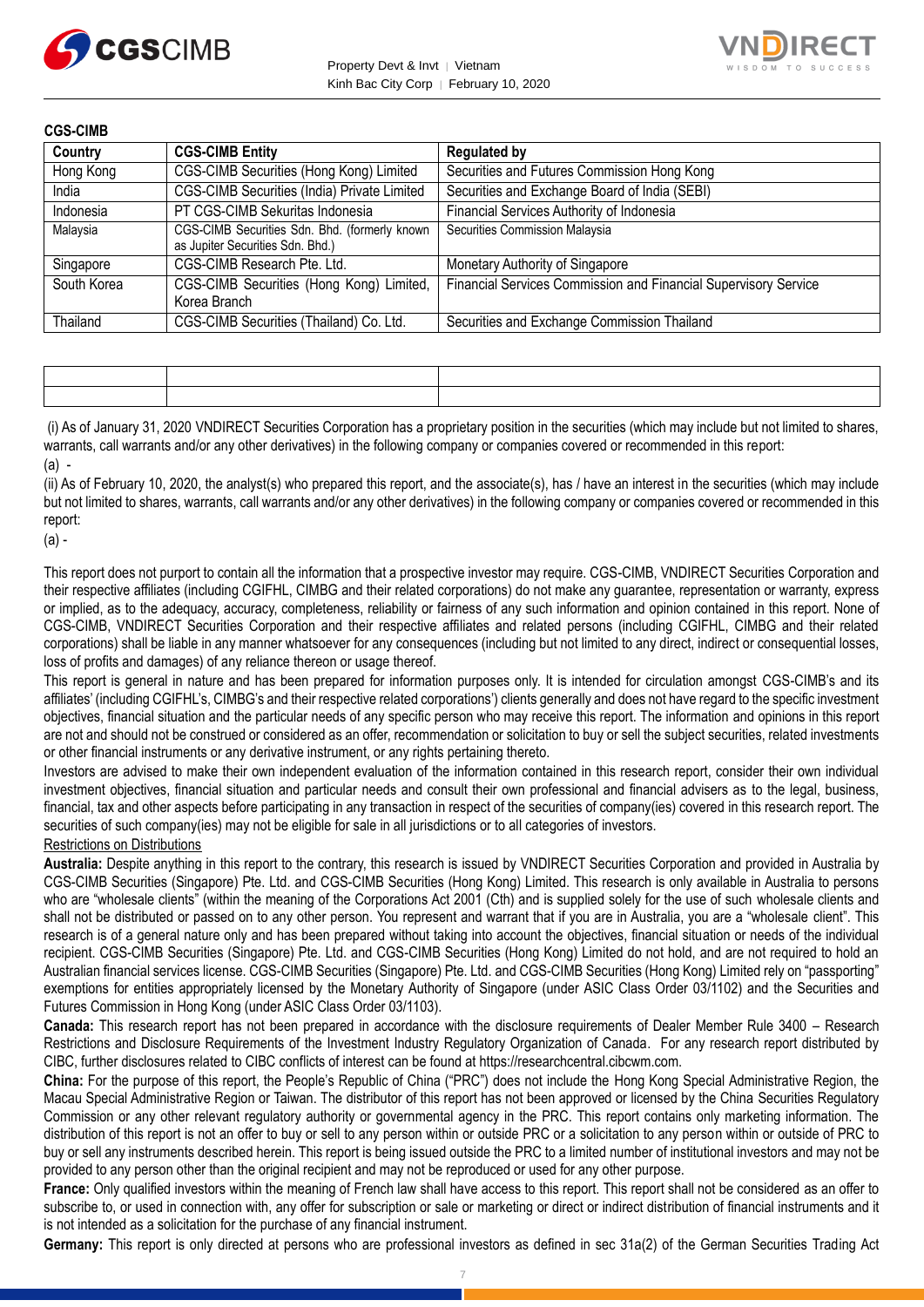



(WpHG). This publication constitutes research of a non-binding nature on the market situation and the investment instruments cited here at the time of the publication of the information.

The current prices/yields in this issue are based upon closing prices from Bloomberg as of the day preceding publication. Please note that neither the German Federal Financial Supervisory Agency (BaFin), nor any other supervisory authority exercises any control over the content of this report.

**Hong Kong:** This report is issued by VNDIRECT Securities Corporation and distributed in Hong Kong by CGS-CIMB Securities (Hong Kong) Limited ("CHK") which is licensed in Hong Kong by the Securities and Futures Commission for Type 1 (dealing in securities), Type 4 (advising on securities) and Type 6 (advising on corporate finance) activities. Any investors wishing to purchase or otherwise deal in the securities covered in this report should contact the Head of Sales at CGS-CIMB Securities (Hong Kong) Limited. The views and opinions in this research report are of VNDIRECT Securities Corporation as of the date hereof and are subject to change. If the Financial Services and Markets Act of the United Kingdom or the rules of the Financial Conduct Authority apply to a recipient, our obligations owed to such recipient therein are unaffected. CHK has no obligation to update the opinion or the information in this research report.

CHK does not make a market on other securities mentioned in the report.

#### **India:**

This report is issued by VNDIRECT Securities Corporation and distributed in India by CGS-CIMB Securities (India) Private Limited ("CGS-CIMB India"). CGS-CIMB India is a subsidiary of CGS-CIMB Securities International Pte. Ltd. which in turn is a 50:50 joint venture company of CGIFHL and CIMBG. The details of the members of the group of companies of CGS-CIMB can be found at www.cgs-cimb.com, CGIFHL at www.chinastock.com.hk/en/ACG/ContactUs/index.aspx and CIMBG at www.cimb.com/en/who-we-are.html. CGS-CIMB India is registered with the National Stock Exchange of India Limited and BSE Limited as a trading and clearing member (Merchant Banking Number: INM000012037) under the Securities and Exchange Board of India (Stock Brokers and Sub-Brokers) Regulations, 1992. In accordance with the provisions of Regulation 4(g) of the Securities and Exchange Board of India (Investment Advisers) Regulations, 2013, CGS-CIMB India is not required to seek registration with the Securities and Exchange Board of India ("SEBI") as an Investment Adviser. CGS-CIMB India is registered with SEBI (SEBI Registration Number: INZ000157134) as a Research Analyst (INH000000669) pursuant to the SEBI (Research Analysts) Regulations, 2014 ("Regulations").

This report does not take into account the particular investment objectives, financial situations, or needs of the recipients. It is not intended for and does not deal with prohibitions on investment due to law/jurisdiction issues etc. which may exist for certain persons/entities. Recipients should rely on their own investigations and take their own professional advice before investment.

The report is not a "prospectus" as defined under Indian Law, including the Companies Act, 2013, and is not, and shall not be, approved by, or filed or registered with, any Indian regulator, including any Registrar of Companies in India, SEBI, any Indian stock exchange, or the Reserve Bank of India. No offer, or invitation to offer, or solicitation of subscription with respect to any such securities listed or proposed to be listed in India is being made, or intended to be made, to the public, or to any member or section of the public in India, through or pursuant to this report.

The research analysts, strategists or economists principally responsible for the preparation of this research report are segregated from the other activities of CGS-CIMB India and they have received compensation based upon various factors, including quality, accuracy and value of research, firm profitability or revenues, client feedback and competitive factors. Research analysts', strategists' or economists' compensation is not linked to investment banking or capital markets transactions performed or proposed to be performed by CGS-CIMB India or its affiliates.

CGS-CIMB India does not have actual / beneficial ownership of 1% or more securities of the subject company in this research report, at the end of the month immediately preceding the date of publication of this research report. However, since affiliates of CGS-CIMB India are engaged in the financial services business, they might have in their normal course of business financial interests or actual / beneficial ownership of one per cent or more in various companies including the subject company in this research report.

CGS-CIMB India or its associates, may: (a) from time to time, have long or short position in, and buy or sell the securities of the subject company in this research report; or (b) be engaged in any other transaction involving such securities and earn brokerage or other compensation or act as a market maker in the financial instruments of the subject company in this research report or act as an advisor or lender/borrower to such company or may have any other potential conflict of interests with respect to any recommendation and other related information and opinions.

CGS-CIMB India, its associates and the analyst engaged in preparation of this research report have not received any compensation for investment banking, merchant banking or brokerage services from the subject company mentioned in the research report in the past 12 months.

CGS-CIMB India, its associates and the analyst engaged in preparation of this research report have not managed or co-managed public offering of securities for the subject company mentioned in the research report in the past 12 months. The analyst from CGS-CIMB India engaged in preparation of this research report or his/her relative (a) do not have any financial interests in the subject company mentioned in this research report; (b) do not own 1% or more of the equity securities of the subject company mentioned in the research report as of the last day of the month preceding the publication of the research report; (c) do not have any material conflict of interest at the time of publication of the research report.

**Indonesia:** This report is issued by VNDIRECT Securities Corporation and distributed by PT CGS-CIMB Sekuritas Indonesia ("CGS-CIMB Indonesia"). The views and opinions in this research report are not our own but of VNDIRECT Securities Corporation as of the date hereof and are subject to change. CGS-CIMB Indonesia has no obligation to update the opinion or the information in this research report. This report is for private circulation only to clients of CGS-CIMB Indonesia. Neither this report nor any copy hereof may be distributed in Indonesia or to any Indonesian citizens wherever they are domiciled or to Indonesian residents except in compliance with applicable Indonesian capital market laws and regulations.

This research report is not an offer of securities in Indonesia. The securities referred to in this research report have not been registered with the Financial Services Authority (Otoritas Jasa Keuangan) pursuant to relevant capital market laws and regulations, and may not be offered or sold within the territory of the Republic of Indonesia or to Indonesian citizens through a public offering or in circumstances which constitute an offer within the meaning of the Indonesian capital market law and regulations.

**Ireland:** CGS-CIMB is not an investment firm authorised in the Republic of Ireland and no part of this document should be construed as CGS-CIMB acting as, or otherwise claiming or representing to be, an investment firm authorised in the Republic of Ireland.

**Malaysia:** This report is issued by VNDIRECT Securities Corporation and distributed in Malaysia by CGS-CIMB Securities Sdn. Bhd. (formerly known as Jupiter Securities Sdn. Bhd.) ("CGS-CIMB Malaysia") solely for the benefit of and for the exclusive use of our clients. Recipients of this report are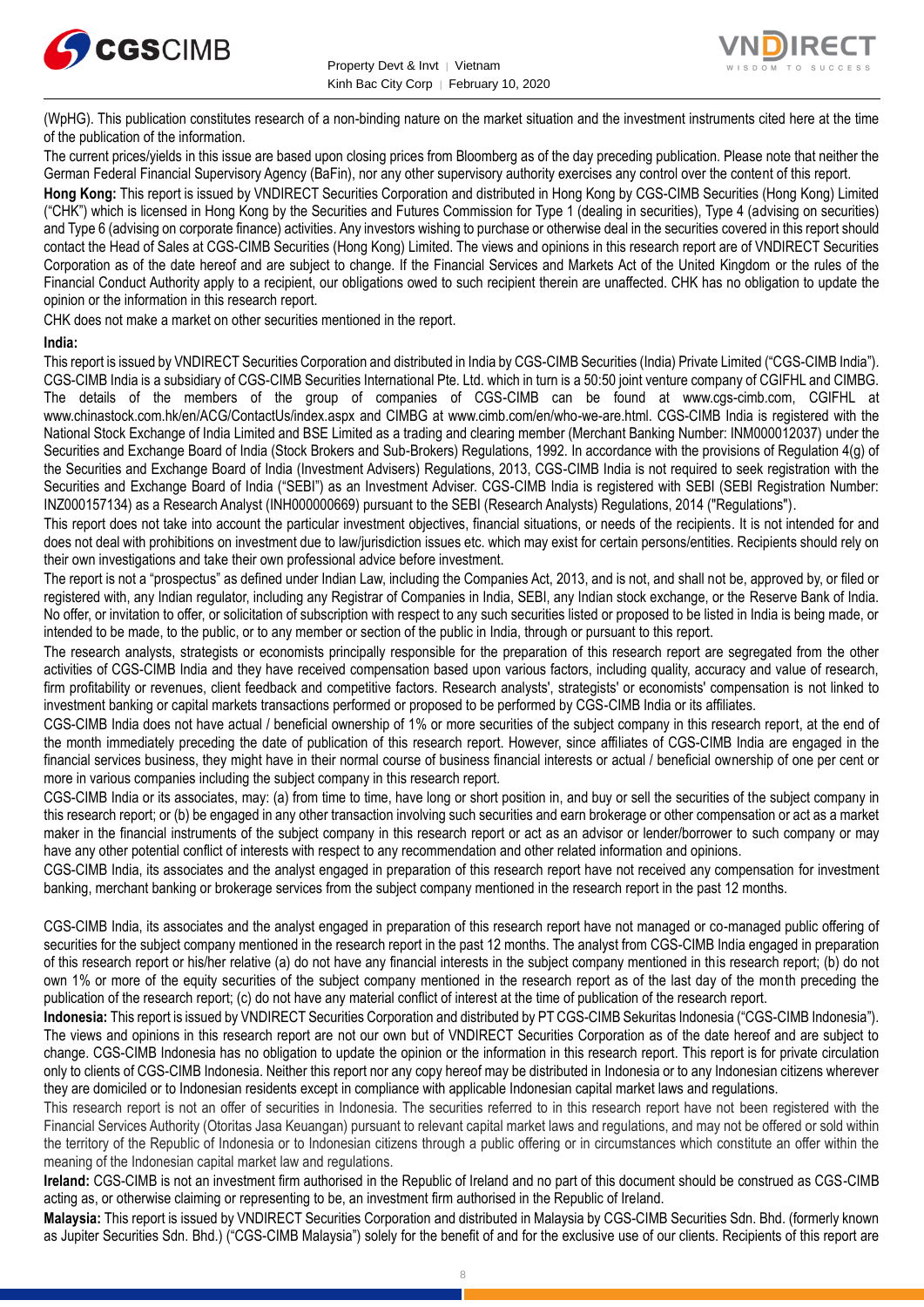



to contact CGS-CIMB Malaysia, at 29th Floor Menara CIMB No. 1 Jalan Stesen Sentral 2, Kuala Lumpur Sentral 50470 Kuala Lumpur, Malaysia, in respect of any matters arising from or in connection with this report. CGS-CIMB Malaysia has no obligation to update, revise or reaffirm the opinion or the information in this research report after the date of this report.

**New Zealand:** In New Zealand, this report is for distribution only to persons who are wholesale clients pursuant to section 5C of the Financial Advisers Act 2008.

**Singapore:** This report is issued by VNDIRECT Securities Corporation and distributed by CGS-CIMB Research Pte Ltd ("CGS-CIMBR"). CGS-CIMBR is a financial adviser licensed under the Financial Advisers Act, Cap 110 ("FAA") for advising on investment products, by issuing or promulgating research analyses or research reports, whether in electronic, print or other form. Accordingly CGS-CIMBR is a subject to the applicable rules under the FAA unless it is able to avail itself to any prescribed exemptions.

Recipients of this report are to contact CGS-CIMB Research Pte Ltd, 50 Raffles Place, #16-02 Singapore Land Tower, Singapore in respect of any matters arising from, or in connection with this report. CGS-CIMBR has no obligation to update the opinion or the information in this research report. This publication is strictly confidential and is for private circulation only. If you have not been sent this report by CGS-CIMBR directly, you may not rely, use or disclose to anyone else this report or its contents.

If the recipient of this research report is not an accredited investor, expert investor or institutional investor, CGS-CIMBR accepts legal responsibility for the contents of the report without any disclaimer limiting or otherwise curtailing such legal responsibility. If the recipient is an accredited investor, expert investor or institutional investor, the recipient is deemed to acknowledge that CGS-CIMBR is exempt from certain requirements under the FAA and its attendant regulations, and as such, is exempt from complying with the following :

(a) Section 25 of the FAA (obligation to disclose product information);

(b) Section 27 (duty not to make recommendation with respect to any investment product without having a reasonable basis where you may be reasonably expected to rely on the recommendation) of the FAA;

(c) MAS Notice on Information to Clients and Product Information Disclosure [Notice No. FAA-N03];

(d) MAS Notice on Recommendation on Investment Products [Notice No. FAA-N16];

(e) Section 36 (obligation on disclosure of interest in securities), and

(f) any other laws, regulations, notices, directive, guidelines, circulars and practice notes which are relates to the above, to the extent permitted by applicable laws, as may be amended from time to time, and any other laws, regulations, notices, directive, guidelines, circulars, and practice notes as we may notify you from time to time. In addition, the recipient who is an accredited investor, expert investor or institutional investor acknowledges that a CGS-CIMBR is exempt from Section 27 of the FAA, the recipient will also not be able to file a civil claim against CGS-CIMBR for any loss or damage arising from the recipient's reliance on any recommendation made by CGS-CIMBR which would otherwise be a right that is available to the recipient under Section 27 of the FAA, the recipient will also not be able to file a civil claim against CGS-CIMBR for any loss or damage arising from the recipient's reliance on any recommendation made by CGS-CIMBR which would otherwise be a right that is available to the recipient under Section 27 of the FAA.

CGS-CIMBR, its affiliates and related corporations, their directors, associates, connected parties and/or employees may own or have positions in securities of the company(ies) covered in this research report or any securities related thereto and may from time to time add to or dispose of, or may be materially interested in, any such securities. Further, CGS-CIMBR, its affiliates and its related corporations do and seek to do business with the company(ies) covered in this research report and may from time to time act as market maker or have assumed an underwriting commitment in securities of such company(ies), may sell them to or buy them from customers on a principal basis and may also perform or seek to perform significant investment banking, advisory, underwriting or placement services for or relating to such company(ies) as well as solicit such investment, advisory or other services from any entity mentioned in this report.

As of February 10, 2020,, CGS-CIMBR does not have a proprietary position in the recommended securities in this report.

CGS-CIMBR does not make a market on the securities mentioned in the report.

**South Korea:** This report is issued by VNDIRECT Securities Corporation and distributed in South Korea by CGS-CIMB Securities (Hong Kong) Limited, Korea Branch ("CGS-CIMB Korea") which is licensed as a cash equity broker, and regulated by the Financial Services Commission and Financial Supervisory Service of Korea. In South Korea, this report is for distribution only to professional investors under Article 9(5) of the Financial Investment Services and Capital Market Act of Korea ("FSCMA").

**Spain:** This document is a research report and it is addressed to institutional investors only. The research report is of a general nature and not personalised and does not constitute investment advice so, as the case may be, the recipient must seek proper advice before adopting any investment decision. This document does not constitute a public offering of securities.

CGS-CIMB is not registered with the Spanish Comision Nacional del Mercado de Valores to provide investment services.

**Sweden:** This report contains only marketing information and has not been approved by the Swedish Financial Supervisory Authority. The distribution of this report is not an offer to sell to any person in Sweden or a solicitation to any person in Sweden to buy any instruments described herein and may not be forwarded to the public in Sweden.

**Switzerland:** This report has not been prepared in accordance with the recognized self-regulatory minimal standards for research reports of banks issued by the Swiss Bankers' Association (Directives on the Independence of Financial Research).

**Thailand:** This report is issued by VNDIRECT Securities Corporation and distributed by CGS-CIMB Securities (Thailand) Co. Ltd. ("CGS-CIMB Thailand") based upon sources believed to be reliable (but their accuracy, completeness or correctness is not guaranteed). The statements or expressions of opinion herein were arrived at after due and careful consideration for use as information for investment. Such opinions are subject to change without notice and CGS-CIMB Thailand has no obligation to update the opinion or the information in this research report.

CGS-CIMB Thailand may act or acts as Market Maker, and issuer and offerer of Derivative Warrants and Structured Note which may have the following securities as its underlying securities. Investors should carefully read and study the details of the derivative warrants in the prospectus before making investment decisions.

AAV, ADVANC, AEONTS, AMATA, AOT, AWC, BANPU, BBL, BCH, BCP, BCPG, BDMS, BEC, BEM, BGC, BGRIM, BH, BJC, BPP, BTS, CBG, CENTEL, CHG, CK, CKP, COM7, CPALL, CPF, CPN, DELTA, DTAC, EA, EGCO, EPG, ERW, ESSO, GFPT, GLOBAL, GPSC, GULF, GUNKUL,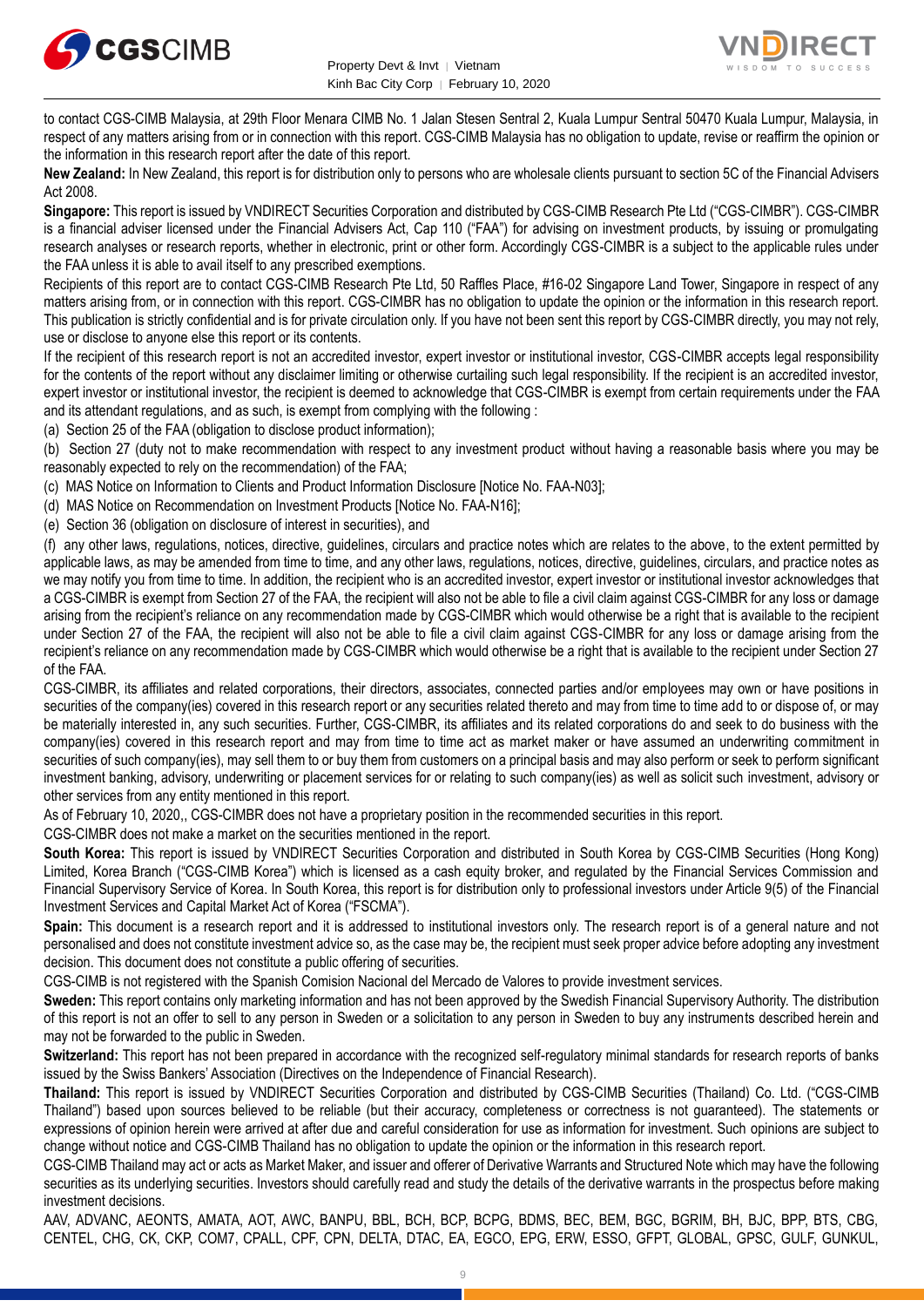



HANA, HMPRO, INTUCH, IRPC, IVL, JAS, JMT, KBANK, KCE, KKP, KTB, KTC, LH, MAJOR, MBK, MEGA, MINT, MTC, ORI, OSP, PLANB, PRM, PSH, PSL, PTG, PTT, PTTEP, PTTGC, QH, RATCH, RS, SAWAD, SCB, SCC, SGP, SPALI, SPRC, STA, STEC, STPI, SUPER, TASCO, TCAP, THAI, THANI, THG, TISCO, TKN, TMB, TOA, TOP, TPIPP, TQM, TRUE, TTW, TU, VGI, WHA, BEAUTY, JMART, LPN, SISB, WORK. **Corporate Governance Report:**

The disclosure of the survey result of the Thai Institute of Directors Association ("IOD") regarding corporate governance is made pursuant to the policy of the Office of the Securities and Exchange Commission. The survey of the IOD is based on the information of a company listed on the Stock Exchange of Thailand and the Market for Alternative Investment disclosed to the public and able to be accessed by a general public investor. The result, therefore, is from the perspective of a third party. It is not an evaluation of operation and is not based on inside information.

The survey result is as of the date appearing in the Corporate Governance Report of Thai Listed Companies. As a result, the survey result may be changed after that date. CGS-CIMB Thailand does not confirm nor certify the accuracy of such survey result.

| Score .<br>Range: | 100<br>90      | RΛ<br>89<br>-<br>υv | 70<br>70<br>. . | $-$<br>Below<br>$\sim$<br>ט ו<br>וש              | N0<br>Result<br>Jurve∨ |
|-------------------|----------------|---------------------|-----------------|--------------------------------------------------|------------------------|
| -<br>Description: | :xcellent<br>. | Verv<br>000ز        | Good<br>.       | N/A<br>$\sim$ $\sim$ $\sim$ $\sim$ $\sim$ $\sim$ |                        |

**United Arab Emirates:** The distributor of this report has not been approved or licensed by the UAE Central Bank or any other relevant licensing authorities or governmental agencies in the United Arab Emirates. This report is strictly private and confidential and has not been reviewed by, deposited or registered with UAE Central Bank or any other licensing authority or governmental agencies in the United Arab Emirates. This report is being issued outside the United Arab Emirates to a limited number of institutional investors and must not be provided to any person other than the original recipient and may not be reproduced or used for any other purpose. Further, the information contained in this report is not intended to lead to the sale of investments under any subscription agreement or the conclusion of any other contract of whatsoever nature within the territory of the United Arab Emirates.

**United Kingdom and European Economic Area (EEA):** In the United Kingdom and European Economic Area, this material is issued by VNDIRECT Securities Corporation and is being distributed by CGS-CIMB Securities (UK) Limited ("CGS-CIMB UK"). CGS-CIMB UK is authorized and regulated by the Financial Conduct Authority and its registered office is at 27 Knightsbridge, London, SW1X7YB. The material distributed by CGS-CIMB UK has been prepared in accordance with CGS-CIMB's policies for managing conflicts of interest arising as a result of publication and distribution of this material. This material is for distribution only to, and is solely directed at, selected persons on the basis that those persons: (a) are eligible counterparties and professional clients of CGS-CIMB UK; (b) have professional experience in matters relating to investments falling within Article 19(5) of the Financial Services and Markets Act 2000 (Financial Promotion) Order 2005 (as amended, the "Order"), (c) fall within Article 49(2)(a) to (d) ("high net worth companies, unincorporated associations etc") of the Order; (d) are outside the United Kingdom subject to relevant regulation in each jurisdiction, material(all such persons together being referred to as "relevant persons"). This material is directed only at relevant persons and must not be acted on or relied on by persons who are not relevant persons. Any investment or investment activity to which this material relates is available only to relevant persons and will be engaged in only with relevant persons.

Where this material is labelled as non-independent, it does not provide an impartial or objective assessment of the subject matter and does not constitute independent "research" (cannot remove research from here under the applicable rules of the Financial Conduct Authority in the UK. Consequently, any such non-independent material will not have been prepared in accordance with legal requirements designed to promote the independence of research (cannot remove research from here) and will not subject to any prohibition on dealing ahead of the dissemination of research. Any such non-independent material must be considered as a marketing communication.

**United States:** This research report is issued by VNDIRECT Securities Corporation and distributed in the United States of America by CGS-CIMB Securities (USA) Inc, a U.S. registered broker-dealer and a related company of CGS-CIMB Securities Sdn. Bhd. (formerly known as Jupiter Securities Sdn. Bhd.), CGS-CIMB Research Pte Ltd, PT CGS-CIMB Sekuritas Indonesia, CGS-CIMB Securities (Thailand) Co. Ltd, CGS-CIMB Securities (Hong Kong) Limited and CGS-CIMB Securities (India) Private Limited, and is distributed solely to persons who qualify as "U.S. Institutional Investors" as defined in Rule 15a-6 under the Securities and Exchange Act of 1934. This communication is only for Institutional Investors whose ordinary business activities involve investing in shares, bonds, and associated securities and/or derivative securities and who have professional experience in such investments. Any person who is not a U.S. Institutional Investor or Major Institutional Investor must not rely on this communication. The delivery of this research report to any person in the United States of America is not a recommendation to effect any transactions in the securities discussed herein, or an endorsement of any opinion expressed herein. CGS-CIMB Securities (USA) Inc, is a FINRA/SIPC member and takes responsibility for the content of this report. For further information or to place an order in any of the above-mentioned securities please contact a registered representative of CGS-CIMB Securities (USA) Inc.

CGS-CIMB Securities (USA) Inc. does not make a market on other securities mentioned in the report.

CGS-CIMB Securities (USA) Inc. has not managed or co-managed a public offering of any of the securities mentioned in the past 12 months.

CGS-CIMB Securities (USA) Inc. has not received compensation for investment banking services from any of the company mentioned in the past 12 months.

CGS-CIMB Securities (USA) Inc. neither expects to receive nor intends to seek compensation for investment banking services from any of the company mentioned within the next 3 months.

**Other jurisdictions:** In any other jurisdictions, except if otherwise restricted by laws or regulations, this report is only for distribution to professional, institutional or sophisticated investors as defined in the laws and regulations of such jurisdictions. entioned within the next 3 months.<br> **ther jurisdictions:** In any other jurisdictions, except if otherwise restricted by laws<br>
stitutional or sophisticated investors as defined in the laws and regulations of such j<br>
Distrib

| <b>Other jurisdictions:</b> In any other jurisdictions, except if otherwise restricted by laws or regulations, this report is only for distribution to<br>institutional or sophisticated investors as defined in the laws and regulations of such jurisdictions. |                         |                                |  |  |  |  |
|------------------------------------------------------------------------------------------------------------------------------------------------------------------------------------------------------------------------------------------------------------------|-------------------------|--------------------------------|--|--|--|--|
|                                                                                                                                                                                                                                                                  |                         |                                |  |  |  |  |
| Distribution of stock ratings and investment banking clients for quarter ended on 31 December 2019                                                                                                                                                               |                         |                                |  |  |  |  |
| 798 companies under coverage for quarter ended on 31 December 2019                                                                                                                                                                                               |                         |                                |  |  |  |  |
|                                                                                                                                                                                                                                                                  | Rating Distribution (%) | Investment Banking clients (%) |  |  |  |  |
| Add                                                                                                                                                                                                                                                              | 61.4%                   | $0.0\%$                        |  |  |  |  |
| Hold                                                                                                                                                                                                                                                             | 25.2%                   | $0.0\%$                        |  |  |  |  |
| Reduce                                                                                                                                                                                                                                                           | 13.4%                   | $0.0\%$                        |  |  |  |  |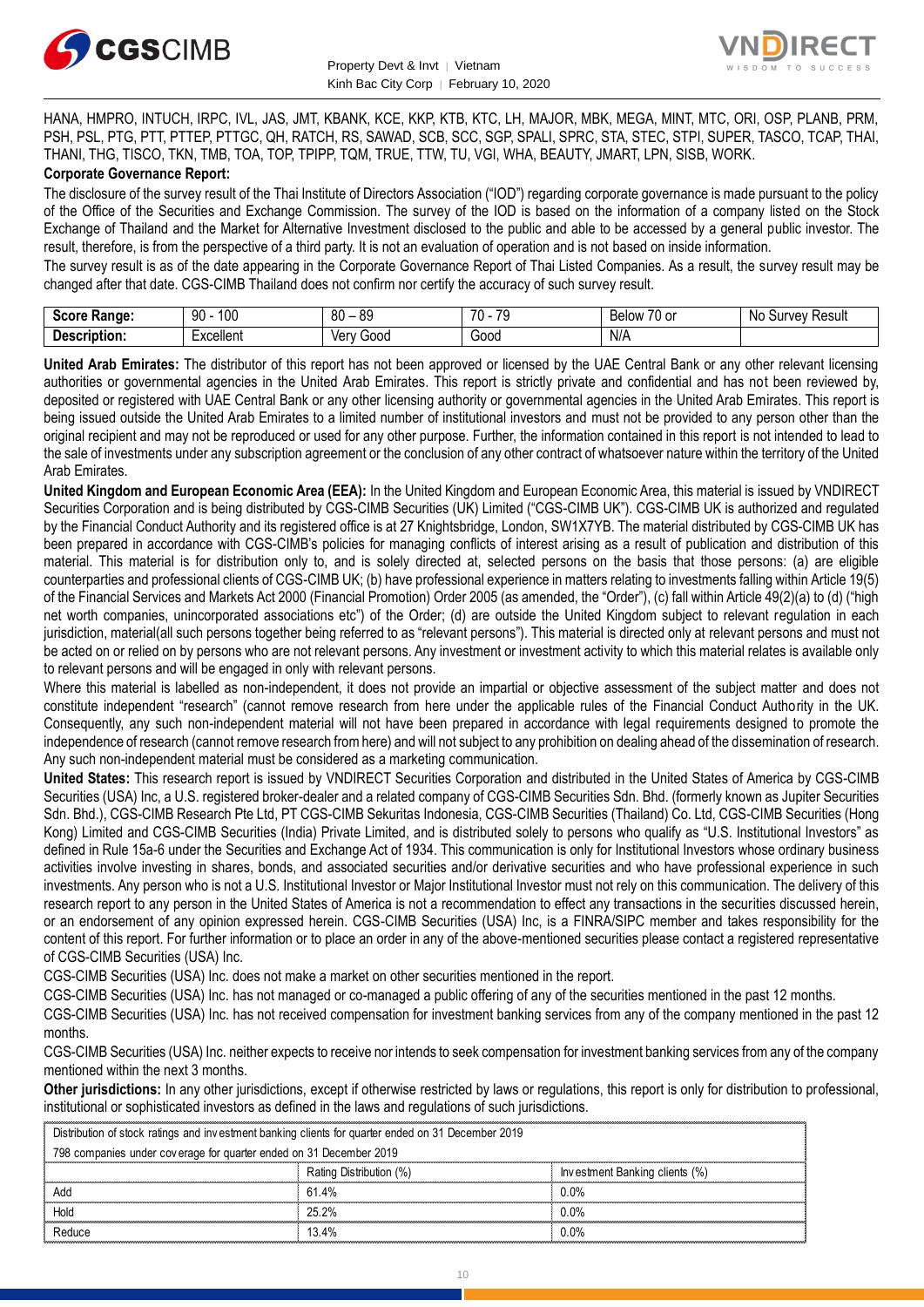



#### **Spitzer Chart for stock being researched ( 2 year data )**

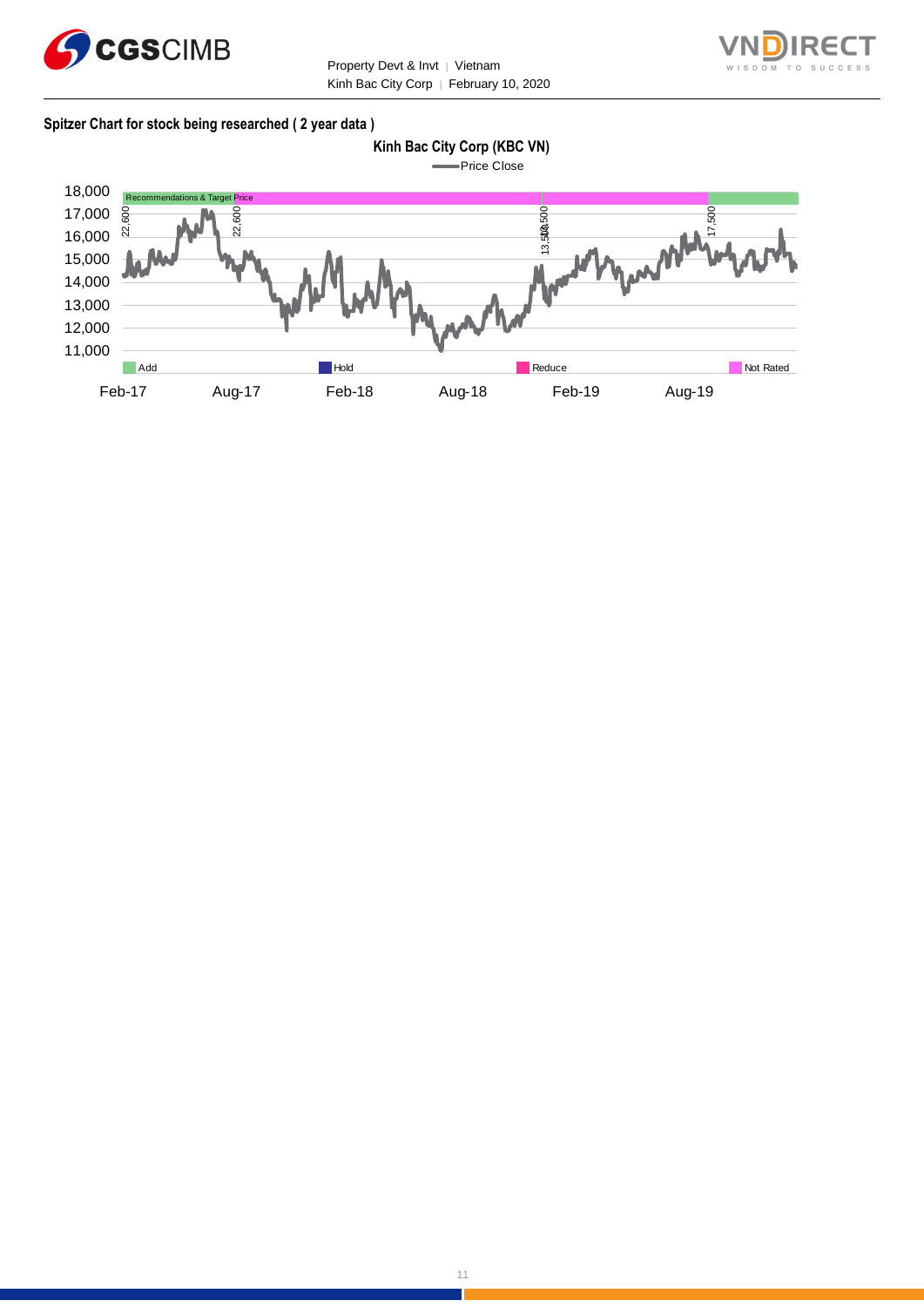



#### **Corporate Governance Report of Thai Listed Companies (CGR). CG Rating by the Thai Institute of Directors Association (Thai IOD) in 2019, Anti-Corruption 2019**

**ADVANC** – Excellent, Certified, **AEONTS** – Good, n/a, **AH** – Very Good, n/a, **AMATA** – Excellent, Declared, **ANAN** – Excellent, Declared, **AOT** – Excellent, n/a, **AP** – Excellent, Certified, **ASP** – Very Good, Certified, **BAM** – not available, n/a, **BANPU** – Excellent, Certified, **BAY** – Excellent, Certified, **BBL** – Very Good, Certified, **BCH** – Good, Certified, **BCP** - Excellent, Certified, **BCPG** – Excellent, Certified, **BDMS** – Very Good, n/a, **BEAUTY** – Good, n/a, **BEC** – Very Good, n/a, **BGRIM** – Very Good, Declared, **BH** - Good, n/a, **BJC** – Very Good, n/a, **BJCHI** – Very Good, Certified, **BLA** – Very Good, Certified, **BPP** – Very Good, Declared, **BR** - Good, n/a, **BTS** - Excellent, Certified, **CBG** – Very Good, n/a, **CCET** – Good, n/a, **CENTEL** – Very Good, Certified, **CHAYO** - Good, n/a, **CHG** – Very Good, Declared, **CK** – Excellent, n/a, **COL** – Excellent, Declared, **CPALL** – Excellent, Certified, **CPF** – Excellent, Certified, **CPN** - Excellent, Certified, **CPNREIT** – not available, n/a, **CRC** – not available, n/a, **DELTA** - Excellent, Declared, **DEMCO** – Excellent, Certified, **DDD** – Very Good, n/a, **DIF** – not available, n/a, **DREIT** – not available, n/a, **DTAC** – Excellent, Certified, **EA** – Excellent, n/a, **ECL** – Very Good, Certified, **EGCO** - Excellent, Certified, **EPG** – Very Good, n/a, **ERW** – Very Good, n/a, **GFPT** - Excellent, Certified, **GGC** – Excellent, Certified, **GLOBAL** – Very Good, n/a, **GLOW** – Very Good, Certified, **GPSC** – Excellent, Certified, **GULF** – Very Good, n/a, **GUNKUL** – Excellent, Certified, **HANA** - Excellent, Certified, **HMPRO** - Excellent, Certified, **HUMAN** – Good, n/a, **ICHI** – Excellent, Declared, **III** – Excellent, n/a, **INTUCH** - Excellent, Certified, **IRPC** – Excellent, Certified, **ITD** – Very Good, n/a, **IVL** - Excellent, Certified, **JASIF** – not available, n/a, **BJC** – Very Good, n/a, **JMT** – Very Good, n/a, **KBANK** - Excellent, Certified, **KCE** - Excellent, Certified, **KKP** – Excellent, Certified, **KSL** – Excellent, Certified, **KTB** - Excellent, Certified, **KTC** – Excellent, Certified, **LH** - Excellent, n/a, **LPN** – Excellent, Certified, **M** – Very Good, Certified, **MACO** – Very Good, n/a, **MAJOR** – Very Good, n/a, **MAKRO** – Excellent, Certified, **MALEE** – Excellent, Certified, **MC** – Excellent, Certified, **MCOT** – Excellent, Certified, **MEGA** – Very Good, n/a, **MINT** - Excellent, Certified, **MK** – Very Good, n/a, **MTC** – Excellent, n/a, **NETBAY** – Very Good, n/a, **OSP** – Very Good, n/a, **PLANB** – Excellent, Certified, **PLAT** – Very Good, Certified, **PR9** – Excellent, n/a, **PSH** – Excellent, Certified, **PSTC** – Very Good, Certified, **PTT** - Excellent, Certified, **PTTEP** - Excellent, Certified, **PTTGC** - Excellent, Certified, **QH** – Excellent, Certified, **RATCH** – Excellent, Certified, **ROBINS** – Excellent, Certified, **RS** – Excellent, n/a, **RSP** – not available, n/a, **S** – Excellent, n/a, **SAPPE** – Very Good, Declared, **SAT** – Excellent, Certified, **SAWAD** – Very Good, n/a, **SC** – Excellent, Certified, **SCB** - Excellent, Certified, **SCC** – Excellent, Certified, **SCN** – Excellent, Certified, **SF** – Good, n/a, **SHR** – not available, n/a, **SIRI** – Very Good, Certified, **SPA** - Good, n/a, **SPALI** - Excellent, n/a, **SPRC** – Excellent, Certified, **STA** – Very Good, Certified, **STEC** – Excellent, n/a, **SVI** – Excellent, Certified, **SYNEX** – Excellent, Certified, **TASCO** – Excellent, Certified, **TCAP** – Excellent, Certified, **THANI** – Excellent, Certified, **TIPCO** – Very Good, Certified, **TISCO** - Excellent, Certified, **TKN** – Very Good, n/a, **TMB** - Excellent, Certified, **TNR** – Very Good, Certified, **TOP** - Excellent, Certified, **TPCH** – Good, n/a, **TPIPP** – Good, n/a, **TRUE** – Excellent, Certified, **TU** – Excellent, Certified, **TVO** – Excellent, Declared, **UNIQ** – not available, n/a, **VGI** – Excellent, Certified, **WHA** – Excellent, Certified, **WHART** – not available, n/a, **WICE** – Excellent, Certified, **WORK** – Good, n/a.

1 CG Score 2019 from Thai Institute of Directors Association (IOD)

2 AGM Level 2018 from Thai Investors Association

3 Companies participating in Thailand's Private Sector Collective Action Coalition Against Corruption programme (Thai CAC) under Thai Institute of Directors (as of November 30, 2018) are categorised into:

companies that have declared their intention to join CAC, and companies certified by CAC.

- 4 [The Stock Exchange of Thailand : the record of listed companies with corporate sustainable development "Thai sustainability Investment 2018" included:](http://www.set.or.th/sustainable_dev/en/sr/sri/tsi_p1.html)
- SET and mai listed companies passed the assessment conducted by the Stock Exchange of Thailand: THSI (SET) and THSI (mai)
- SET listed companies passed the assessment conducted by the Dow Jones Sustainability Indices (DJSI)

| <b>RECOMMENDATION FRAMEWORK</b>                                                                                                                                                                                                                                   |                                                                                                                                 |  |  |  |
|-------------------------------------------------------------------------------------------------------------------------------------------------------------------------------------------------------------------------------------------------------------------|---------------------------------------------------------------------------------------------------------------------------------|--|--|--|
| <b>Stock Ratings</b>                                                                                                                                                                                                                                              | Definition:                                                                                                                     |  |  |  |
| Add                                                                                                                                                                                                                                                               | The stock's total return is expected to reach 15% or higher over the next 12 months.                                            |  |  |  |
| Hold                                                                                                                                                                                                                                                              | The stock's total return is expected to be between negative 10% and positive 15% over the next 12 months.                       |  |  |  |
| Reduce                                                                                                                                                                                                                                                            | The stock's total return is expected to fall below negative 10% over the next 12 months.                                        |  |  |  |
| The total expected return of a stock is defined as the sum of the:(i) percentage difference between the target price and the current price and (ii)<br>the forward net dividend yields of the stock. Stock price targets have an investment horizon of 12 months. |                                                                                                                                 |  |  |  |
| <b>Sector Ratings</b>                                                                                                                                                                                                                                             | Definition:                                                                                                                     |  |  |  |
| Overweight                                                                                                                                                                                                                                                        | An Overweight rating means stocks in the sector have, on a market cap-weighted basis, a positive absolute<br>recommendation.    |  |  |  |
| Neutral                                                                                                                                                                                                                                                           | A Neutral rating means stocks in the sector have, on a market cap-weighted basis, a neutral absolute recommendation.            |  |  |  |
| Underweight                                                                                                                                                                                                                                                       | An Underweight rating means stocks in the sector have, on a market cap-weighted basis, a negative absolute<br>recommendation.   |  |  |  |
| <b>Country Ratings</b>                                                                                                                                                                                                                                            | Definition:                                                                                                                     |  |  |  |
| Overweight                                                                                                                                                                                                                                                        | An Overweight rating means investors should be positioned with an above-market weight in this country relative to<br>benchmark. |  |  |  |
| Neutral                                                                                                                                                                                                                                                           | A Neutral rating means investors should be positioned with a neutral weight in this country relative to benchmark.              |  |  |  |
| Underweight                                                                                                                                                                                                                                                       | An Underweight rating means investors should be positioned with a below-market weight in this country relative to<br>benchmark. |  |  |  |

**Hien Tran Khanh – Deputy Head of Research**

Email: [hien.trankhanh@vndirect.com.vn](mailto:hien.trankhanh@vndirect.com.vn)